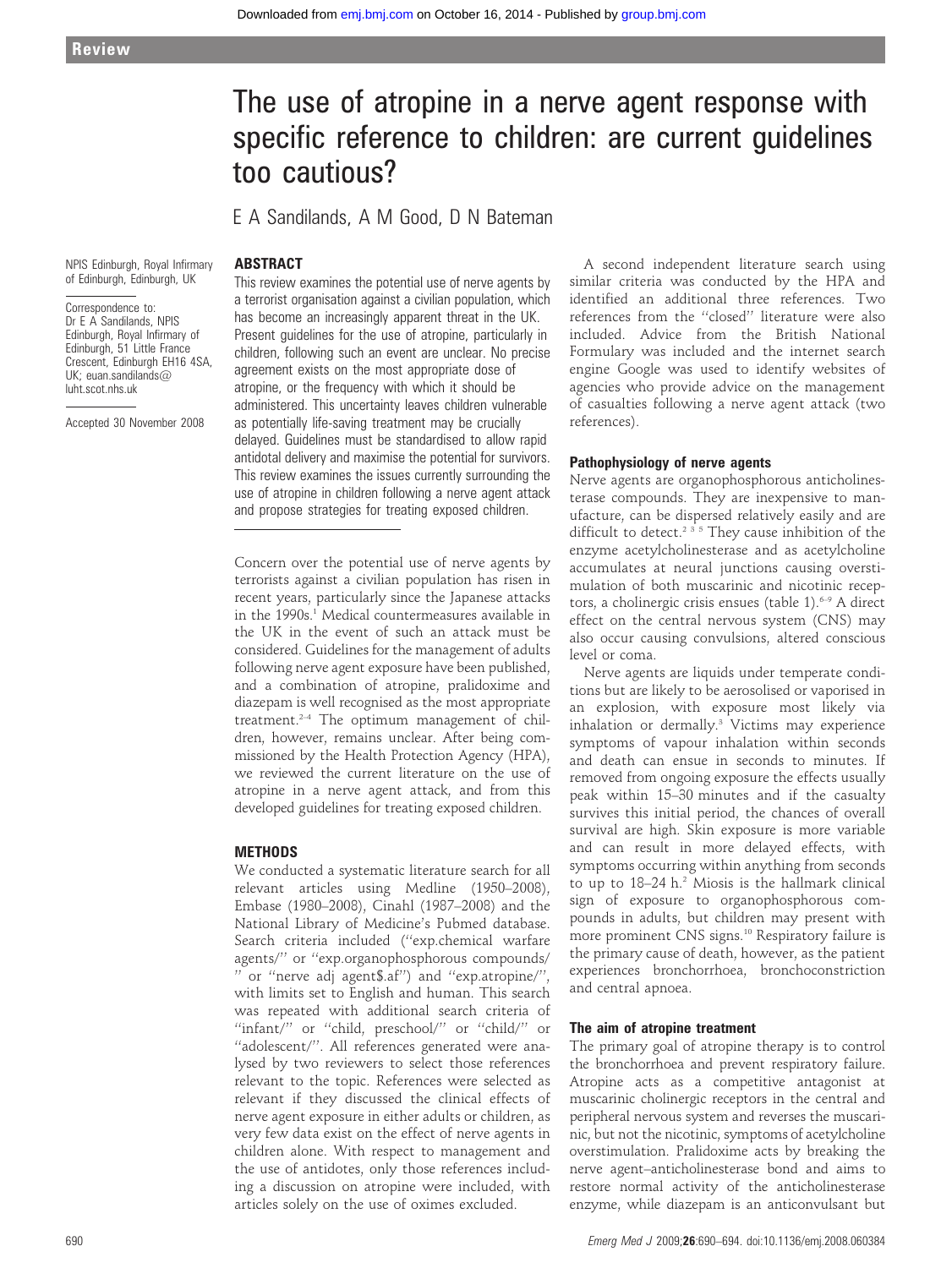| <b>Muscarinic</b>      | <b>Miosis</b>                  |
|------------------------|--------------------------------|
|                        | Bronchoconstriction            |
|                        | Glandular hypersecretion       |
|                        | Bradycardia                    |
|                        | Gastrointestinal hypermotility |
| <b>Nicotinic</b>       | <b>Fasciculations</b>          |
|                        | Weakness                       |
|                        | Flaccid paralysis              |
|                        | Tachycardia                    |
| Central nervous system | Convulsions                    |
|                        | Loss of consciousness          |
|                        | Apnoea                         |

#### Table 1 Clinical effects of nerve agent exposure

also has a neuroprotective role in reducing the cerebral morphological damage potentially caused by nerve agents.<sup>11</sup>

In the event of a nerve agent attack causing mass casualties, treatment should ideally be directed towards those in which it will be most effective. Children exposed to nerve agents are likely to fall into three broad categories: (1) those who succumb rapidly to the lethal effects; (2) those who demonstrate only mild effects and are in no way incapacitated and (3) those who fall between these extremes, exhibiting symptoms but not quickly succumbing to death. Treatment will probably be too late to be effective in the first group, and may not be required for those with very mild effects. The greatest benefit will therefore probably be observed in children displaying symptoms but not quickly succumbing to death. Through directing treatment towards this group of patients, respiratory failure may be prevented to allow decontamination and evacuation.

#### Clinical presentation in children

The diagnosis and management of nerve agent exposure relies on clinical judgement, with syndrome recognition and the provision of immediate resuscitation and antidotal treatment. There may be clues to the diagnosis as multiple victims are likely to have been affected rapidly, often in a confined space. It has been proposed that children may be disproportionately affected, and present with a different clinical picture, as a result of differing physiological and behavioural characteristics.<sup>2 6 12 13</sup> A child's smaller mass but relatively larger body surface area has been suggested to result in a lower dose of nerve agent being required to cause clinical effects following skin exposure. With a higher respiratory rate, minute volumes and metabolic rate, children have been suggested as being likely to inhale a greater dose of nerve agent than an adult at a given concentration. Similarly, they have been considered by some to be more vulnerable to the effects of a cholinergic crisis as a result of smaller airway diameters, relative nose breathing and anatomical subglottic narrowing. CNS depression with hypotonia, rather than muscarinic symptoms, may be a more prominent early feature as the nerve agent is thought to penetrate a child's blood–brain barrier more easily than an adults.<sup>26</sup> Some agents with higher vapour pressures (eg, sarin) are thought to concentrate close to the ground with greater risk to shorter children.14 This is difficult to confirm, however, and in a genuine nerve agent attack many adult casualties are likely to be lying on the ground and therefore exposed to a similar degree. Behavioural aspects such as a child's understanding or ability to follow protective instructions may, however, leave them more vulnerable to the effects of the nerve agent.

#### Dose of atropine

A number of recommendations for the dose of atropine in children exposed to nerve agents have been identified that will lead to a variation in the time to full atropinisation (table 2).<sup>15</sup> The dose should be large enough to achieve a rapid clinical effect both for the benefit of the patient and to assist decisions about future doses. The dose used in symptomatic bradycardia in children (usually 0.02 mg/kg) is also the current paediatric dose recommended by UK sources for use after nerve agent exposure, with the dose repeated every 5–15 minutes until atropinisation is achieved.<sup>16 17</sup> Data extrapolated from adults suggest that this may not be effective quickly enough, however, as previous experience with organophosphorous pesticide poisoning has shown that up to 30 mg of atropine has been required in the first few hours of therapy.2 6 In nerve agent poisoning, when the overall dose of active drug absorbed will be somewhat less than in ingestion of pesticide concentrates, doses of atropine are likely to be intermediate between these extremes.

Many of the current guidelines are based on military studies performed in non-nerve agent-exposed personnel with features of significant atropinisation used as an endpoint. Military autoinjector Mark 1 kits, containing 2 mg atropine and 600 mg pralidoxime, are therefore frequently advised for use in civilian adults exposed to nerve agents. The use of an autoinjector device is believed to result in broader drug dispersion and increased rate of absorption than would be achieved with a needle and syringe.18 A specific paediatric autoinjector device has recently been introduced, which, in contrast to the adult device, contains only atropine and no pralidoxime.15 19 20 The licensed dose with the device is 0.5 mg for children weighing 15–40 lb and 1.0 mg for those weighing 40–90 lb, with no licence for use in infants and toddlers weighing less than 15 lb. Some organisations (eg, the US National Centre for Disaster Preparedness) have reservations over specific paediatric devices as they contain no pralidoxime and are not licensed for use in all children.15 19 It is not clear why pralidoxime has been excluded from this paediatric device as it is believed to play a vital role in adequate antidotal therapy. The mark 1 combination device is therefore often advised for both adults and children, accepting that doses of atropine administered may be high in very young children. This raises the issue of the safety of excess atropine in children. Experiences of children in the Gulf War, accidentally injected with atropine autoinjectors, demonstrate that although they received doses up to 17-fold higher than standard doses for age, no fatalities or life-threatening arrhythmias among the 240 children who presented to hospital were reported.<sup>21</sup> Furthermore, Kozer et  $a^{22}$  reported data collected from 142 cases of accidental self-injection with autoinjectors containing atropine and trimedoxime among Israeli children. Whereas 15% of children received doses higher than recommended, none experienced significant side effects. These data are thus reassuring for emergency responders using standard adult antidote kits.

#### Route of atropine delivery

The intravenous or intramuscular routes are commonly advised for atropine administration following a nerve agent attack. Although intravenous atropine is the ideal route as hypoperfusion following nerve agent exposure may reduce the bioavailability of intramuscular atropine, the intramuscular route is often advised in emergency due to ease of rapid delivery with an intramuscular autoinjector device, particularly with the use of personal protective equipment (PPE).<sup>2</sup> Historical military evidence, however, indicates the relative benefits of subcutaneous atropine in providing a more rapid clinical response than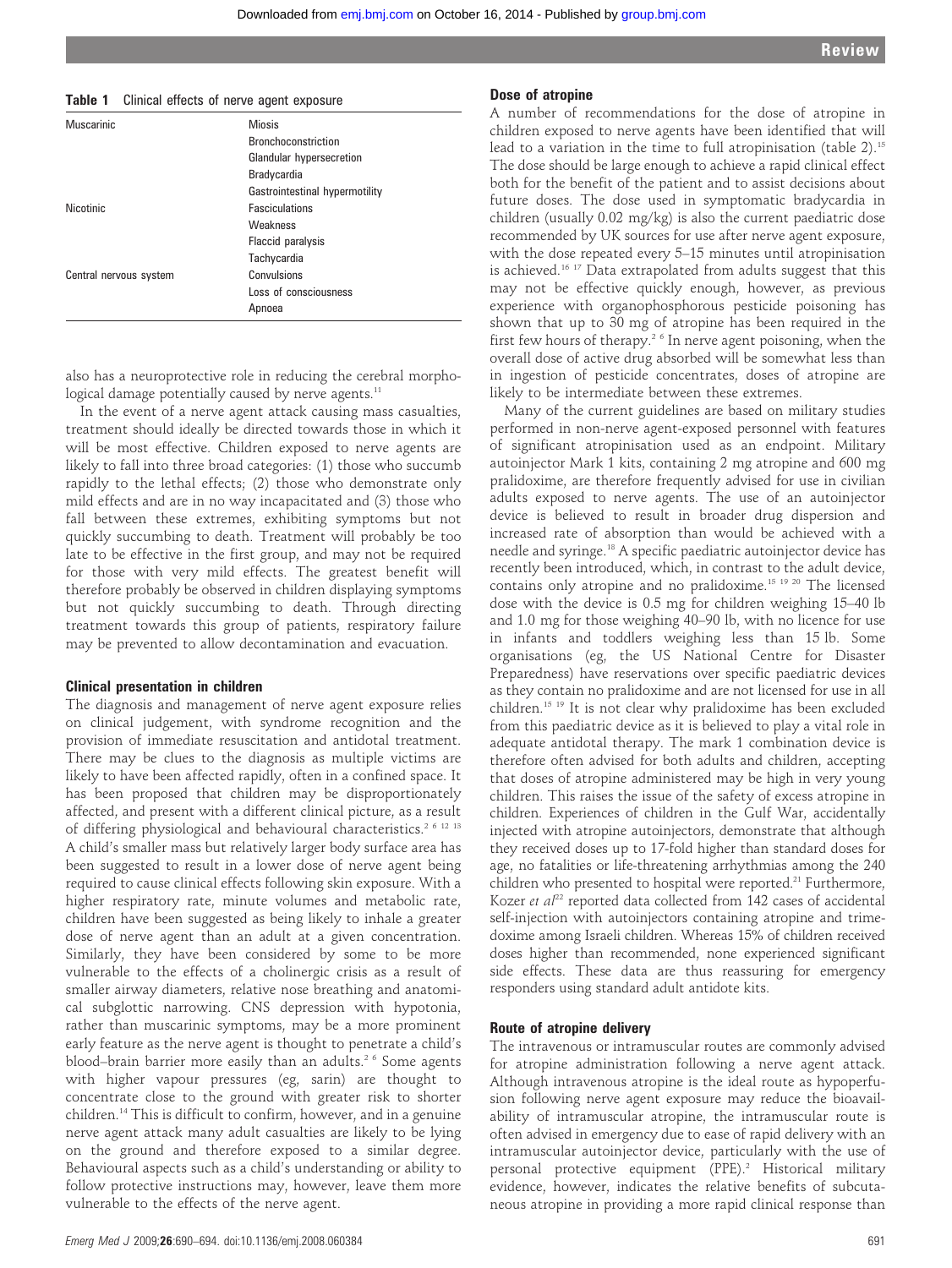|  |  |  |  |  |  | Table 2 Paediatric nerve agent atropine autoinjector dosage comparison table |  |
|--|--|--|--|--|--|------------------------------------------------------------------------------|--|
|--|--|--|--|--|--|------------------------------------------------------------------------------|--|

| <b>Organisation</b> | Age in years | Weight in kg | Autoinjector     | <b>Dose</b>          |
|---------------------|--------------|--------------|------------------|----------------------|
| <b>CDC</b>          | $0 - 2$      | $0 - 12$     | ?                | $0.05 - 0.1$ mg/kg   |
|                     | $2 - 10$     | $12 - 30$    | $0.5 - 1$ Mark 1 | $1-2$ mg             |
|                     | >10          | >30          | $1-2$ Mark 1     | $2-4$ mg             |
| <b>CPEM</b>         | $<$ 2        | $0 - 12$     | 1 Mark 1         | $>0.17$ mg/kg        |
|                     | $2 - 7$      | $12 - 24$    | 1 Mark 1         | $0.17 - 0.08$ mg/kg  |
|                     | $8 - 13$     | $25 - 49$    | 2 Mark 1         | $0.16 - 0.08$ mg/kg  |
|                     | >14          | >50          | 3 Mark 1         | $<$ 0.12 mg/kg       |
| <b>NCDP</b>         | $<$ 3        | $0 - 13$     | 1 Mark 1         | $>0.13$ mg/kg        |
|                     | $3 - 7$      | $13 - 25$    | 1 Mark 1         | $>0.13 - 0.08$ mg/kg |
|                     | $8 - 14$     | $26 - 50$    | 2 Mark 1         | $0.13 - 0.08$ mg/kg  |
|                     | >14          | >50          | 3 Mark 1         | $<$ 0.12 mg/kg       |
| AAP                 | $1 - 6$      | >10          | 1 PedAtropJr     | $0.5$ mg             |
|                     | $6 - 12$     | >20          | 1 PedAtrop       | 1 $mg$               |
|                     | >12          | >40          | 1 Mark 1         | $2 \, \text{mg}$     |

AAP, American Academy of Paediatrics, Paediatric Terrorism and Disaster Preparedeness Resource; CDC, Centres for Disease Control and Prevention, United States Department of Health and Human Services; CPEM, Centre for Paediatric Emergency Medicine, USA; NCDP, National Centre for Disaster Preparedness, Columbia University Mailman School of Public Health, New York. Table adapted from Foltin et al, 2006.<sup>15</sup>

intramuscular administration (H Cullumbine, et al, 1953, unpublished observations). The mean time of occurrence to maximal pulse rate in soldiers given 1 mg atropine via the intravenous, subcutaneous and intramuscular routes was 7.3 minutes, 22.6 minutes and 62.5 minutes, respectively. Little is known, however, about the bioavailability of subcutaneous atropine, particularly in children. One cannot necessarily assume that it would be the same as adults, however, as a result of differences in subcutaneous fat, volume to body mass ratio or metabolic rate.

The intraosseous route is a method favoured when intravenous access is not possible in paediatric resuscitation. Although similar doses of atropine to those administered intravenously have been advised via this route, no data are available on intraosseous atropine following nerve agent exposure.<sup>19</sup> Nevertheless, use of this route should be considered as a practical alternative as it can provide rapid vascular access to allow fluid and drug administration, even in the presence of PPE.<sup>23 24</sup> There is also a lack of specific data on the use of endotracheal atropine in this situation. Many sources advise that if intubation is required, atropine may be delivered via this route. Data on efficacy are lacking and the effects of nerve agents are so fast that delays while the patient is electively intubated make this approach impracticable.

#### Pharmacokinetic data

Pharmacokinetic data should inform the debate on the initial loading dose of atropine through giving an indication of the expected time to peak effect (table 3). The challenge is to attain rapid ''full'' atropinisation without inducing toxicity by overenthusiastic repeat dosing. Atropine has a variable volume of distribution of 1–6 l/kg and plasma concentrations correlate well with dose.25 With little paediatric data much of the information has been extrapolated from adult studies. Peak serum concentrations in adults occur in 15–30 minutes after the intramuscular injection of  $0.02$  mg/kg atropine.<sup>25-29</sup> Although this time frame appeared to correspond with a peak in heart rate, the primary goal of therapy is to prevent death from respiratory failure due to bronchorrhoea. Antisialogogue effects are therefore likely to be a pharmacologically more appropriate endpoint for assessment. Initial antisialogogue effects are noted within 5 minutes, but peak effects are not seen for 45– 60 minutes after intramuscular injection, with a similar delay

noted in peak body temperature.25 27 28 30 As nerve agents can have a dramatic clinical effect in seconds to minutes, a faster antidotal response would be required than that expected from an intramuscular atropine injection at the lower end of the dose range. Furthermore, most expert resources state repeated doses should be continued at 2–10 minute intervals until the resolution of secretions and bronchorrhoea.<sup>2 15 31 32</sup> Such recommendations are generally based on intravenous administration as given the intramuscular time profile illustrated this would run the risk of precipitating delayed atropine toxicity.

Other military studies have examined the onset of the effect of atropine when given in combination with pralidoxime and a benzodiazepine precursor. In one case plasma concentrations were measured in adult volunteers, but in the majority pulse rate was used as a marker of atropinisation. To complicate interpretation further, some studies involved doses of atropine 15 minutes apart. Co-administration with a benzodiazepine makes interpretation of pulse rate data difficult, and no proper measure of salivation was attempted other than subjective symptoms of dry mouth. These show peak plasma levels at 10– 30 minutes after intramuscular dosing (three peak concentrations at 10 minutes; four at 20 minutes; two at 30 minutes) and a delay in onset of self-reported dry mouth (one at 20 minutes; four at 30 minutes; five at 45 minutes), and pulse rate change (peak  $67$  minutes) in line with the data quoted above.<sup>33</sup> Coadministration of pralidoxime did not obviously alter atropine absorption rate.<sup>33</sup>

#### **DISCUSSION**

The effects of a nerve agent attack against a civilian population have already been demonstrated and the threat of such an attack in the UK must be appreciated. Guidelines for emergency responders must be straightforward to allow rapid provision of potentially life-saving treatment. Many guidelines rely on the ability of the emergency responder, who may have limited paediatric experience, to assess symptom severity and the age or weight of the child accurately. Some have proposed the use of a length-based, colour-coded resuscitation tape to allow estimation of body weight, but the use of such an instrument would delay the delivery of treatment by up to 30 s and the extra time required to administer what may be a more accurate dose is probably not justified.15 Concerns have also been raised that responders may have difficulty deciphering between unexposed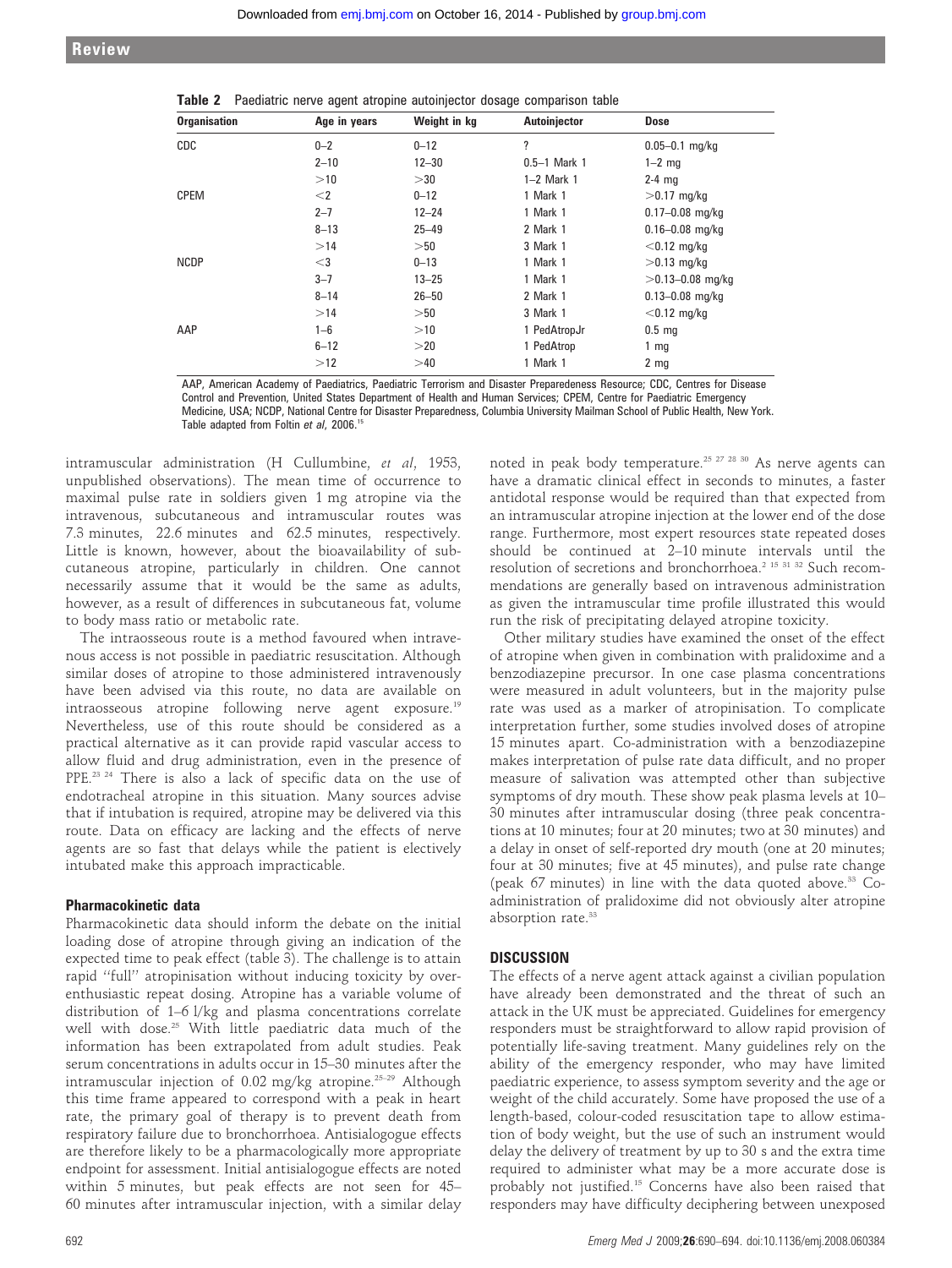| Table 3 Illustrative pharmacokinetic data available on intramuscular atropine in adults and children |  |  |  |  |  |  |  |  |  |  |  |  |
|------------------------------------------------------------------------------------------------------|--|--|--|--|--|--|--|--|--|--|--|--|
|------------------------------------------------------------------------------------------------------|--|--|--|--|--|--|--|--|--|--|--|--|

| <b>Study</b>                    | <b>Dose</b>          | <b>Route</b> | Peak<br>concentration | Peak HR | <b>Maximum</b><br>antisialogogue<br>effects | Peak<br>temperature<br>(rectal) |
|---------------------------------|----------------------|--------------|-----------------------|---------|---------------------------------------------|---------------------------------|
| Adults                          |                      |              |                       |         |                                             |                                 |
| Berghem et $al^{29}$            | $1 \,$ mg            | IM           | 30                    |         |                                             |                                 |
| Kentala et $al^{25}$            | $0.02 \text{ mg/kg}$ | IM           | 15                    | 30      | $60 - 120$                                  |                                 |
| Children                        |                      |              |                       |         |                                             |                                 |
| Gervais et $al^{27}$            | $0.02 \text{ mg/kg}$ | IM           | 25                    | 25      | 45                                          |                                 |
| Saarnivaara et al <sup>28</sup> | $0.02 \text{ mg/kg}$ | IM           | 30                    | 30      |                                             | 60 minutes                      |

This table indicates the time in minutes to peak concentration, peak heart rate (HR), maximum antisialogogue effects and peak rectal temperature in the pharmacokinetic studies available on atropine given intramuscularly (IM).

crying infants and those in respiratory distress, and faced with this decision treatment may be critically delayed. Although this raises the potential of administering atropine to an unexposed child, the risks of withholding treatment from exposed children are far greater. Emphasis should remain on quick assessment and delivery of the antidote, acknowledging that whereas some unexposed children may receive treatment unnecessarily, previous experience is reassuring in suggesting that they are relatively resistant to atropine toxicity.

Atropine is most readily bioavailable following intravenous injection, with subcutaneous atropine being intermediate and intramuscular atropine being the least efficient with respect to the speed of onset. Obtaining intravenous access in multiple casualties at speed, while using PPE may, however, be difficult. Consequently, the intramuscular route has been favoured traditionally, primarily as a result of the ease of rapid selfadministration in the battlefield.<sup>33</sup> Whereas there is evidence to support the use of autoinjectors over a needle and syringe, $18$ there is no scope for self-administration of an antidote in the civilian setting. Further consideration of subcutaneous atropine as a faster alternative to the intramuscular route is required. Current military autoinjectors are not designed for subcutaneous use but autoinjectors using this route are available in other clinical settings, eg, insulin administration. Before considering this as a viable alternative to the intramuscular route, however, further work is required to investigate the bioavailabilty of subcutaneous atropine, particularly in the shocked patient. The intraosseous route is another alternative that may prove easier to use than the subcutaneous route for the rapid delivery of atropine while using PPE. However, no pharmacodynamic or kinetic data on this route in this scenario exist in the open literature. While some have described the securing of vascular access to be more rapid with the intraosseous route, particularly in the presence of PPE,<sup>23</sup> this route may not be suitable for delivery of repeated doses that most sources advise until atropinisation is achieved. In addition, there are as yet no published data on bioavailability and the time frame of atropine effect following intraosseous dosing upon which to base further detailed recommendations. Ultimately, rapid decontamination with the securing of intravenous access is the gold standard and whichever method assists in achieving this is favourable.

Present protocols advocate repeat dosing with lower dose intramuscular atropine every 5–10 minutes until a clinical response is observed. With intramuscular doses of 1 mg taking up to an hour for full clinical effect in adults,<sup>25 33</sup> this suggests that the current recommended doses are too cautious and repeat dosing will render the patient at risk of delayed atropine toxicity while awaiting a clinical response. Indeed, when comparisons are made with studies of insecticide-poisoned patients, atropine

requirements in those exposed to nerve agents appear to be higher than expected and drug doses found in autoinjectors are more consistent with initial than total doses of atropine.<sup>32 34</sup> These data, in conjunction with those demonstrating the relative safety of atropine in children, reinforce the validity of a protocol advocating higher initial dosing in an effort to ''frontload'' the patient with atropine. Furthermore, atropine bioavailability appears to be unaffected by combination with pralidoxime and benzodiazepine precursors. To achieve optimum protection following a nerve agent attack on civilians, atropine should be combined with pralidoxime and a benzodiazepine. Ideally, doses should be standardised for all children in an effort to prevent delays while emergency responders assess the child's age and weight. If guidelines for both adults and children can be agreed across all agencies then responders are left in little doubt as to the most appropriate management so that potentially lifesaving treatment can be provided without delay.

# **CONCLUSIONS**

The use of atropine alone in a first response to nerve agent exposure is likely to produce a suboptimal clinical benefit and oximes should be co-administered whenever possible to minimise ageing of cholinesterase.

The initial dose of atropine should be sufficient to achieve rapid atropinisation to control the bronchorrhoea and prevent respiratory failure.

The intramuscular route is likely to remain the first choice, although the intraosseous route, as advised as an alternative to the intravenous route in paediatric resuscitation, requires more consideration.

Use of repeat dosing under present guidelines appears to run the risk of excess late atropinisation as further doses will be given before pharmacokinetic data suggest a full onset of effect. In contrast, there are data indicating that children are relatively resistant to the adverse effects of atropine overdose in this scenario, enabling larger initial doses to be justified.

We suggest a higher initial intramuscular dose of atropine is required to achieve atropinisation in a clinically useful time frame.

At present dosing approaches are limited by available marketed pharmaceutical formulations.

As the dose required in individual children may be unpredictable, there is a need for pragmatism in dosing schedules. We propose initial doses should be based on an equivalent of a single 6 mg atropine dose in an adult.

Calculating accurate doses depending on the age and weight of children is a major difficulty for emergency responders.

On consideration of available kinetic data, clinical experience with atropine in this and other scenarios, and other published advice from international organisations regarding recommended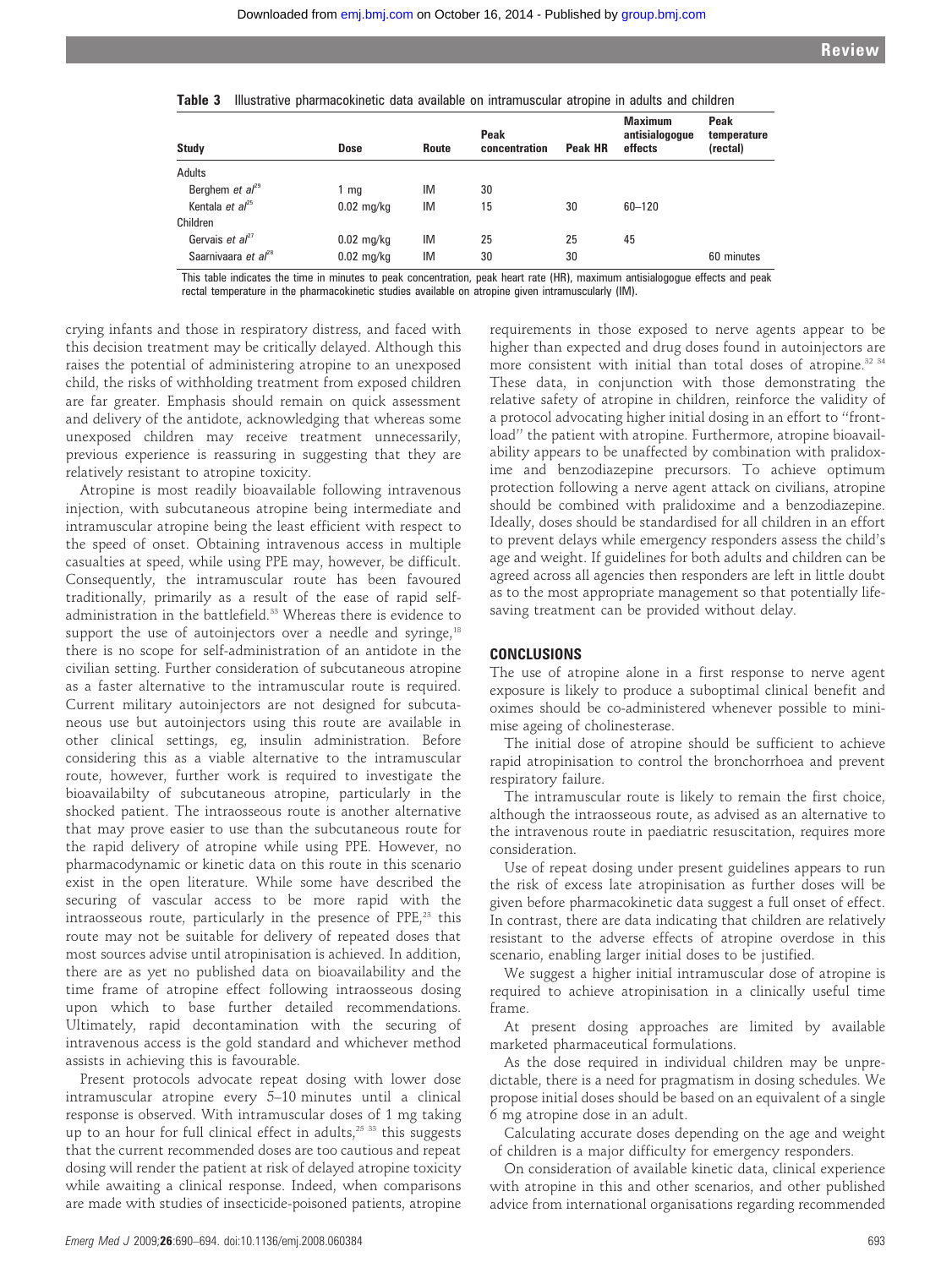# **Review**

doses, we would propose a pragmatic approach of 1 mg atropine for a child weighing 10 kg or less (age  $\leq 1$  year); 2 mg for a child weighing 10–20 kg (age 1–5 years); 4 mg for a child weighing 20–40 kg (age 5–10 years) and 6 mg for a child weighing 40 kg or more (age  $\geq 10$  years) as appropriate. As no current autoinjector in the UK contains 1 mg atropine combined with an oxime, the use of a 2 mg atropine/600 mg pralidoxime autoinjector (mark 1 kit) is suggested as a minimum initial dose for all children under 5 years, with larger doses for older children as set out above.

Acknowledgements: The authors would like to thank Dr Kerry Foxall, HPA Chilton, who assisted in the literature search.

Competing interests: None.

### **REFERENCES**

- 1. **Yanagisawa N,** Morita H, Nakajima T. Sarin experiences in Japan: acute toxicity and long-term effects. J Neurol Sci 2006;249:76-85.
- 2. **Cannard K.** The acute treatment of nerve agent exposure. J Neurol Sci 2006;249:86–94.
- 3. **Barthold C,** Schier J. Organic phosphorus compounds nerve agents. Crit Care Clin 2005;21:673–89.
- 4. De Jong RH. Nerve gas terrorism: a grim challenge to anesthesiologists. Anesth Anala 2003:96:819-25.
- 5. **Sidell F.** Clinical effects of organophosphorus cholinesterase inhibitors. *J Appl Toxicol* 1994;14:111–13.
- 6. Rotenberg JS, Newmark J. Nerve agent attacks of children: diagnosis and management. Pediatrics 2003;112:648-58.
- 7. Gunderson CH, Lehmann CR, Sidell FR, et al. Nerve agents: a review. Neurology 1992;42:946–50.
- 8. Marrs T. Organophosphate poisoning. Pharmac Ther 1993;58:51-6.
- 9. **Agency for Toxic Substances and Disease Registry**. Medical management guidelines for nerve agents. www.atsdr.cdc.gov (accessed July 2009).
- 10. Rotenberg JS. Diagnosis and management of nerve agent exposure. Pediatr Ann 2003;32:242–51.
- 11. Holstege CP, Dobmeier S. Nerve agent toxicity and treatment. Curr Treatment Options Neurol 2005;7:91–8.
- 12. **Ben Abraham R,** Weinbroum AA, Rudick V, et al. Perioperative care of children with nerve agent intoxication. Paediatr Anaesth 2001;11:643–9.
- 13. **Baker M.** Antidotes for nerve agent poisoning: should we differentiate children from adults? Curr Opin Pediatr 2007;19:211-15.
- 14. **American Academy of Pediatrics**. Committee on Environmental Health and Committee on Infectious Diseases. Chemical-biological terrorism and its impact on children: a subject review. Pediatrics 2000;105:662-70.
- 15. Foltin G, Tunik M, Curran J, et al. Pediatric nerve agent poisoning. Pediatr Emerg Care 2006;22:239–44.
- 16. Department of Health. Pre-hospital guidelines for the emergency treatment of deliberate release of organophosphorous (OP) nerve agents. April 2008. http://www.

dh.gov.uk/en/Managingyourorganisation/Emergencyplanning/Deliberaterelease/ DeliberatereleaseChemical/DH\_083875 (accessed July 2009).

- 17. Joint Formulary Committee. British National Formulary 55th edn. London: BMJ Publishing Group Ltd and RPS Publishing, March 2008.
- 18. Friedl KE, Hannan CJ Jr, Schadler PW, et al. Atropine absorption after intramuscular administration with 2-pralidoxime chloride by two automatic injector devices. J Pharm Sci 1989;78:728–31.
- 19. Columbia University Mailman School of Public Health National Centre for Disaster Preparedness Paediatric Expert Advisory Panel (PEAP). Addressing terrorism, disaster, and public health emergency. Info Brief: Atropine use in children after nerve gas exposure. Vol 1, no 1. New York: Columbia University Mailman School of Public Health National Centre for Disaster Preparedness, Spring 2004.
- 20. Lynch M. Atropine use in children after nerve gas exposure. J Pediatr Nurs 2005;20:477–84.
- 21. **Amitai Y,** Almog S, Singer R, et al. Atropine poisoning in children during the Persian Gulf crisis. A national survey in Israel. JAMA 1992;268:630-2.
- 22. **Kozer E,** Mordel A, Haim SB, et al. Pediatric poisoning from trimedoxime (TMB4) and atropine automatic injectors. J Pediatr 2005;146:41–4.
- 23. Suyama J, Knutsen CC, Northington WE, et al. IO versus IV access while wearing personal protective equipment in a HazMat scenario. Prehosp Emerg Care 2007;11:467–72.
- 24. Glaeser PW, Hellmich TR, Szewczuga D, et al. Five-year experience in prehospital intraosseous infusions in children and adults. Ann Emerg Med 1993:22: 12–17.
- 25. Kentala E, Kaila T, Iisalo E, et al. Intramuscular atropine in healthy volunteers: a pharmacokinetic and pharmacodynamic study. Int J Clin Pharm, Therapy Toxicol 1990;28:399–404.
- 26. **Kentala E,** Kaila T, Kanto J, Intramuscular atropine in elderly people: pharmacokinetic studies using the radioreceptor assay and some pharmacodynamic responses. Pharmacol Toxicol 1989;65:110–13.
- 27. Gervais HW, el Gindi M, Radermacher R, et al. Plasma concentration following oral and intramuscular atropine in children and their effects. Paediatr Anaesth 1997;7:13-18.
- 28. Saarnivaara L, Kautto UM, Iisalo E, et al. Comparison of pharmacokinetic and pharmacodynamic parameters following oral or intramuscular atropine in children. Acta Anaesthesiol Scand 1985;29:529–36.
- 29. **Berghem L,** Bergman U, Schildt B, et al. Plasma atropine concentrations determined by radioimmunoassay after single dose I.V. and I.M. administration. Br J Anaesth 1980;52:597–601.
- 30. Mirakhur RK. Comparitive study of the effects of oral and I.M. atropine and hyoscine in volunteers. Br J Anaesth 1978;50:591-8.
- 31. Lynch E, Thomas T. Pediatric considerations in chemical exposures. Pediatr Emerg Care 2004;20:198–208.
- 32. Eddleston M, Dawson A, Karalliedde L, et al. Early management of self-poisoning with an organophosphorous or carbamate pesticide – a treatment protocol for junior doctors. Crit Care 2004;8:R391–7.
- **Ministry of Defence**. Historical Survey of the Porton Down Volunteer Programme 1939–1989. July 2002. http://www.mod.uk/DefenceInternet/AboutDefence/ CorporatePublications/HealthandSafetyPublications/PortonDownVolunteers/ HistoricalSurveyOfThePortonDownServceVounteerProgramme19391989.htm (accessed July 2009).
- 34. **Aaron C.** Safety of adult nerve agent autoinjectors in children. J Pediatrics 2005;146:8–10.